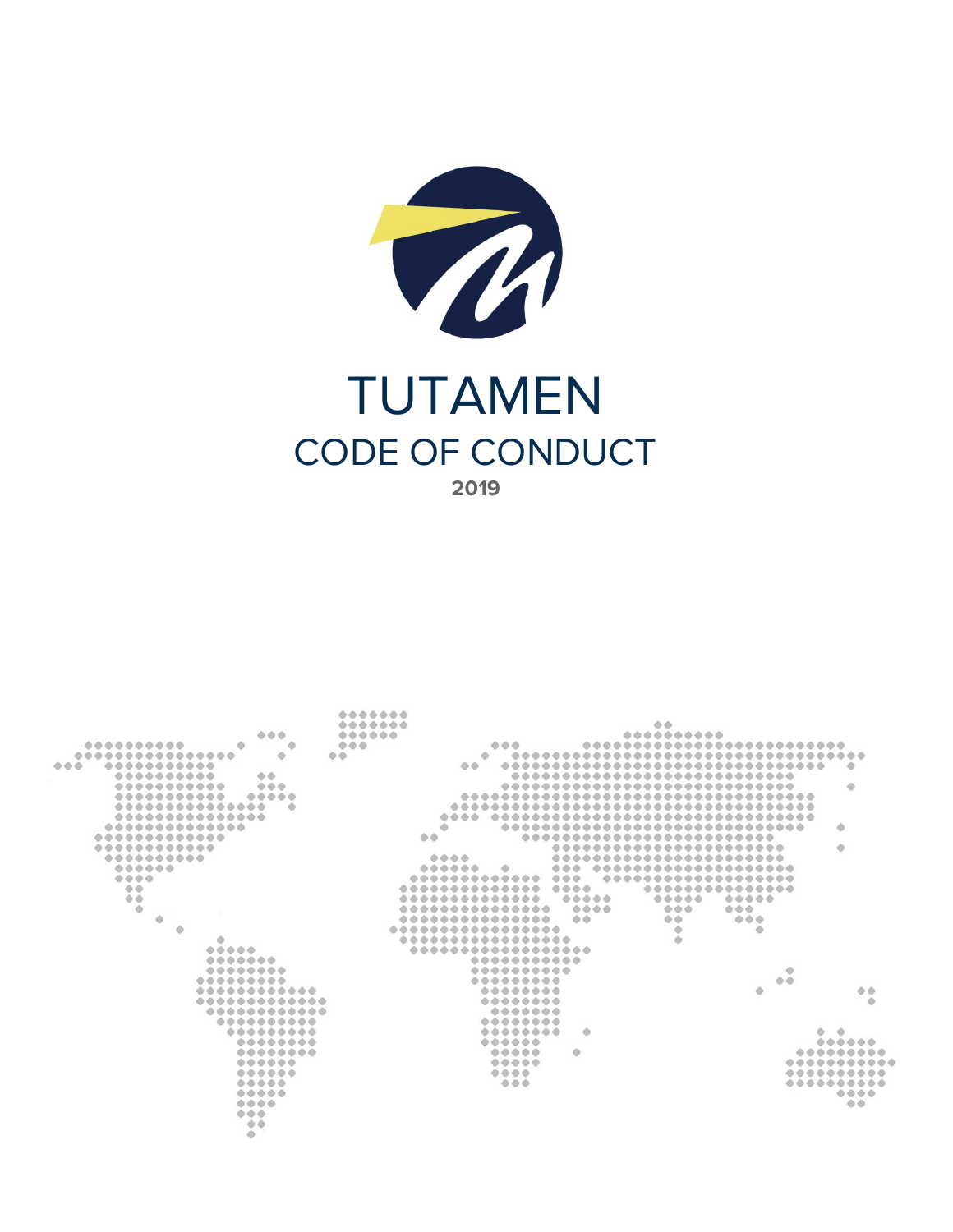### DONGGUAN TUTAMEN METALWORK CO, LTD

No.2 Huang Guo Tang Rd ShaHu, Tang Xia Town Dong Guan City **CHINA** (P.O. 523725) 中国东莞市塘厦镇沙湖黄果塘路2号 (邮编:523725)



Donguan Tutamen Metalwork Co LTD hereby commits to:

Promoting the highest ethical and moral standards of professional conduct while performing its business affairs. We expect that all of our employees, officers and directors will treat each other, our customers, and our suppliers with goodwill, trust and respect.

### REPORTING CONCERNS AND VOICING OPINIONS

Tutamen's 'Open Door Policy' allows any employee to raise issues about the code with any manager or department head to ask general 'Code of Conduct' questions. We must support these responsibilities by reporting any potential or actual violations of the law, the Code or other guidelines. We take all reports seriously and will investigate and take appropriate action.

# NON RETALIATION POLICY

We do not tolerate any retaliation against anyone who in "good faith" reports possible violations of the Code, the law or other company guidelines. No employee will lose a job or contract or be disciplined for asking questions or voicing concerns. "Good faith" does not mean the individual has to be right, but that the individual must believe the information provided is truthful.

# CONFLICT OF INTEREST STANDARDS

You are expected to do your job for the benefit of Tutamen and its customers. A conflict of interest occurs when your private interests interfere in any way with the interests of Tutamen as a whole. A potential conflict of interest exists if you participate in or attempt to influence a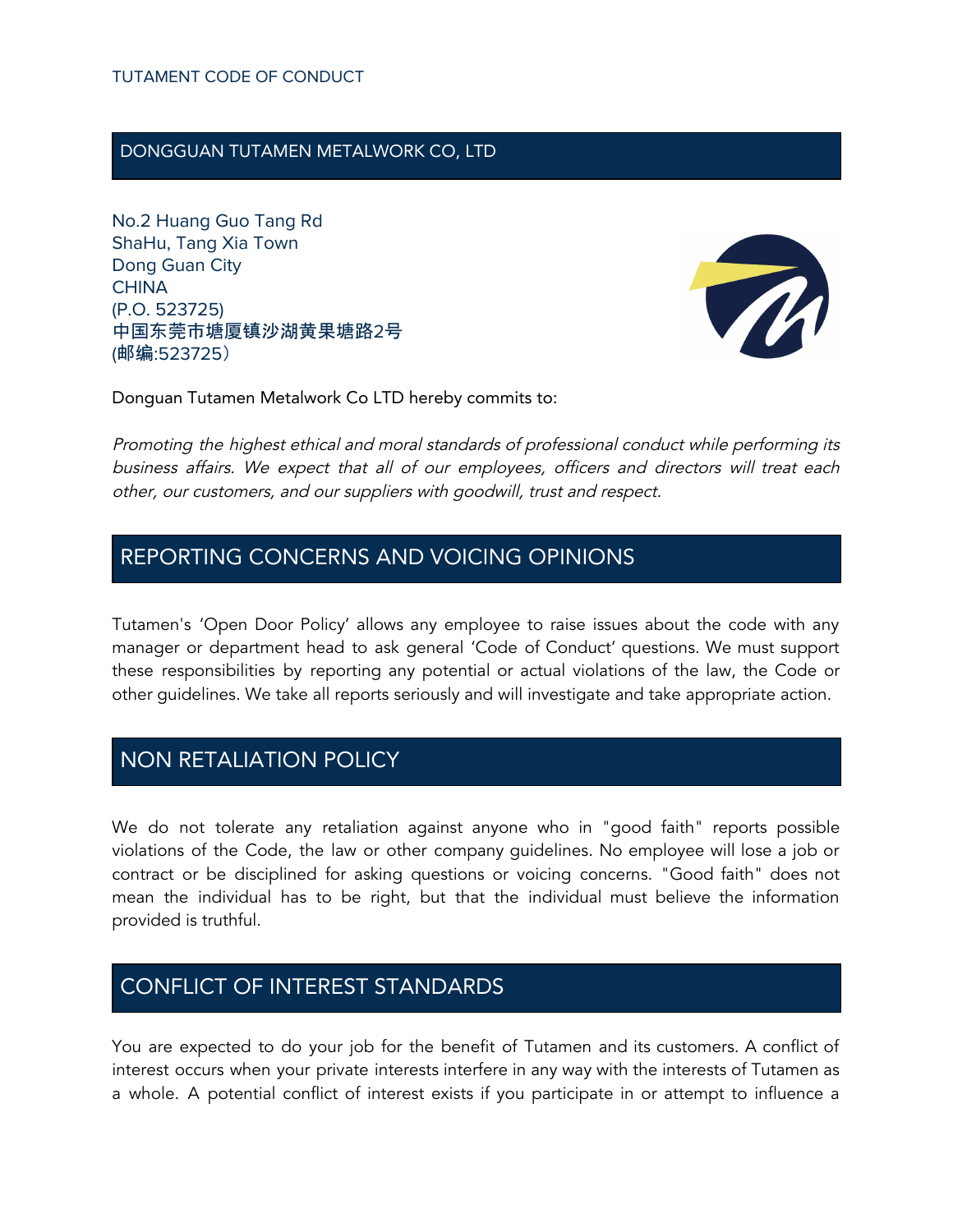#### TUTAMENT CODE OF CONDUCT

decision or transaction that could materially affect the value of a "financial interest" held by you, a family member, or other person whom you have a close relationship with.

### PROTECTING OUR ASSETS

Assets include financial and physical assets, intellectual property and confidential information. We are all personally responsible for safeguarding and using our Company's assets appropriately.

### PHYSICAL ASSETS

Equipment, facilities and computers are to be used primarily for business. Report theft, loss, damage and misuse, including unauthorized access or personal use of company funds, equipment and other physical assets.

## INTELLECTUAL PROPERTY

Digital information, trademarks, logos, copyrights, trade secrets, know-how, patents, internal and external communication are Tutamen's intellectual property. Inappropriate use of Tutamen's or our partners intellectual property may expose Tutamen and you to criminal and civil fines and penalties.

# **CONFIDENTIALITY**

Tutamen's 'Confidential Information' includes financial and product information. Make sure that confidential company material stays that way; don't disclose it outside of Tutamen without authorization. It is equally important not to disclose any confidential information from our partners.

Tutamen shall strictly observe professional ethics and be accountable during all operations and conducts; respect the rights of others, care for the environment and reach the following standards: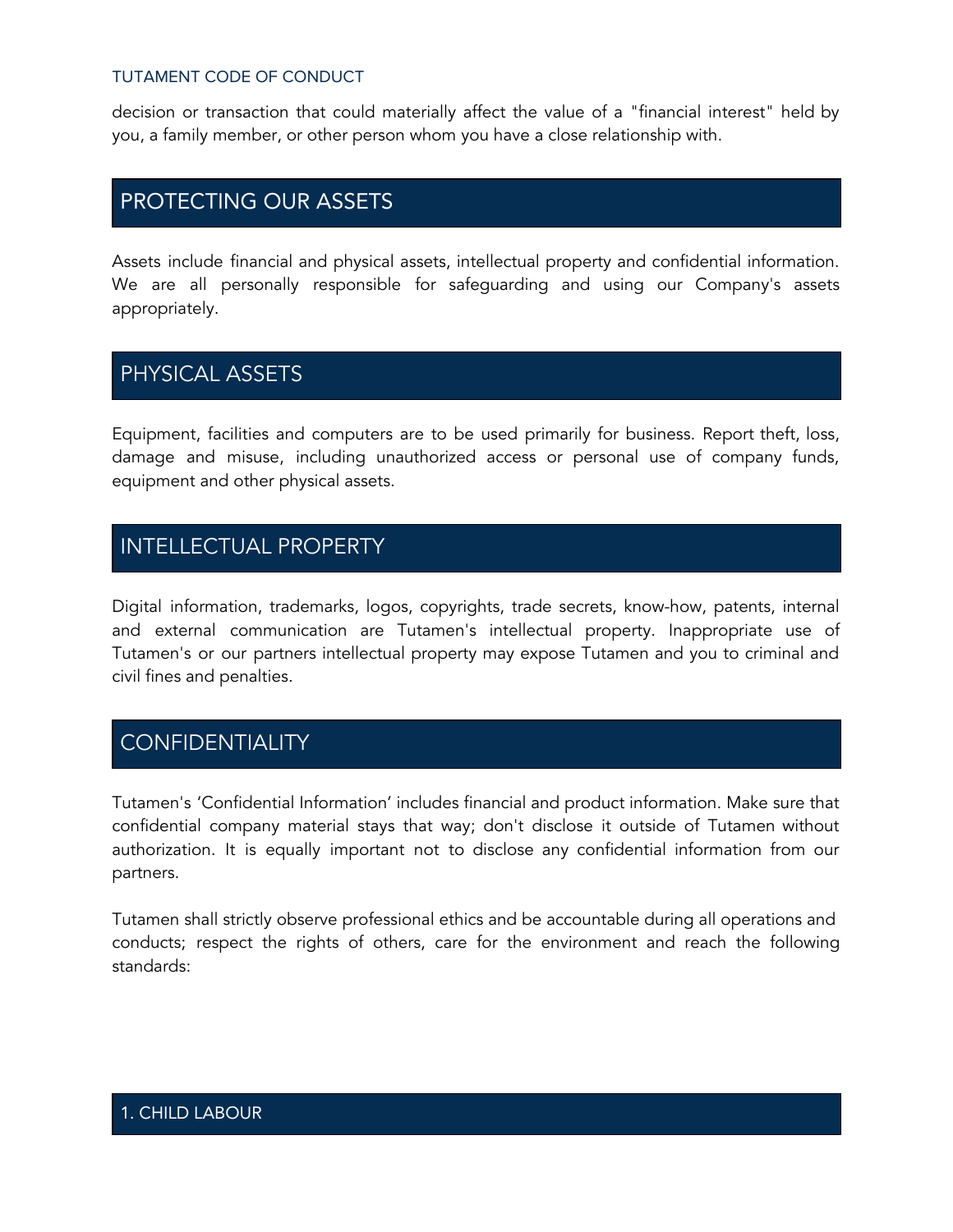#### TUTAMENT CODE OF CONDUCT

Minors less than 16 ages, those under the minimum legal working age stipulated locally or those under the age of national compulsory education, shall not be hired.

### 2. INVOLUNTARY LABOUR

Forced or involuntary labors, regardless of prison labors/slave labors/contract labors or other labors, shall not be hired.

### 3. INTIMIDATION & HARASSMENT

Dignity and respect shall be provided to every employee. Any physical punishment, threat of violence or physical abuse/sexual abuse/psychological abuse or verbal abuse in any other form shall not be adopted.

### 4. NON DISCRIMINATION

Discrimination during recruitment and employment is prohibited, including discrimination on salary/welfare/promotion/punishment/termination or retirement by reason of race/religion/age/nationality/society/or ethnic group, leaning, gender, political view or disability.

#### 5. FORMING AN ASSOCIATION

Right of employers to form an association/organization to exercise their rights for collective negotiation in a legal and peaceful manner shall be respected, and punishment or intervention to it is prohibited.